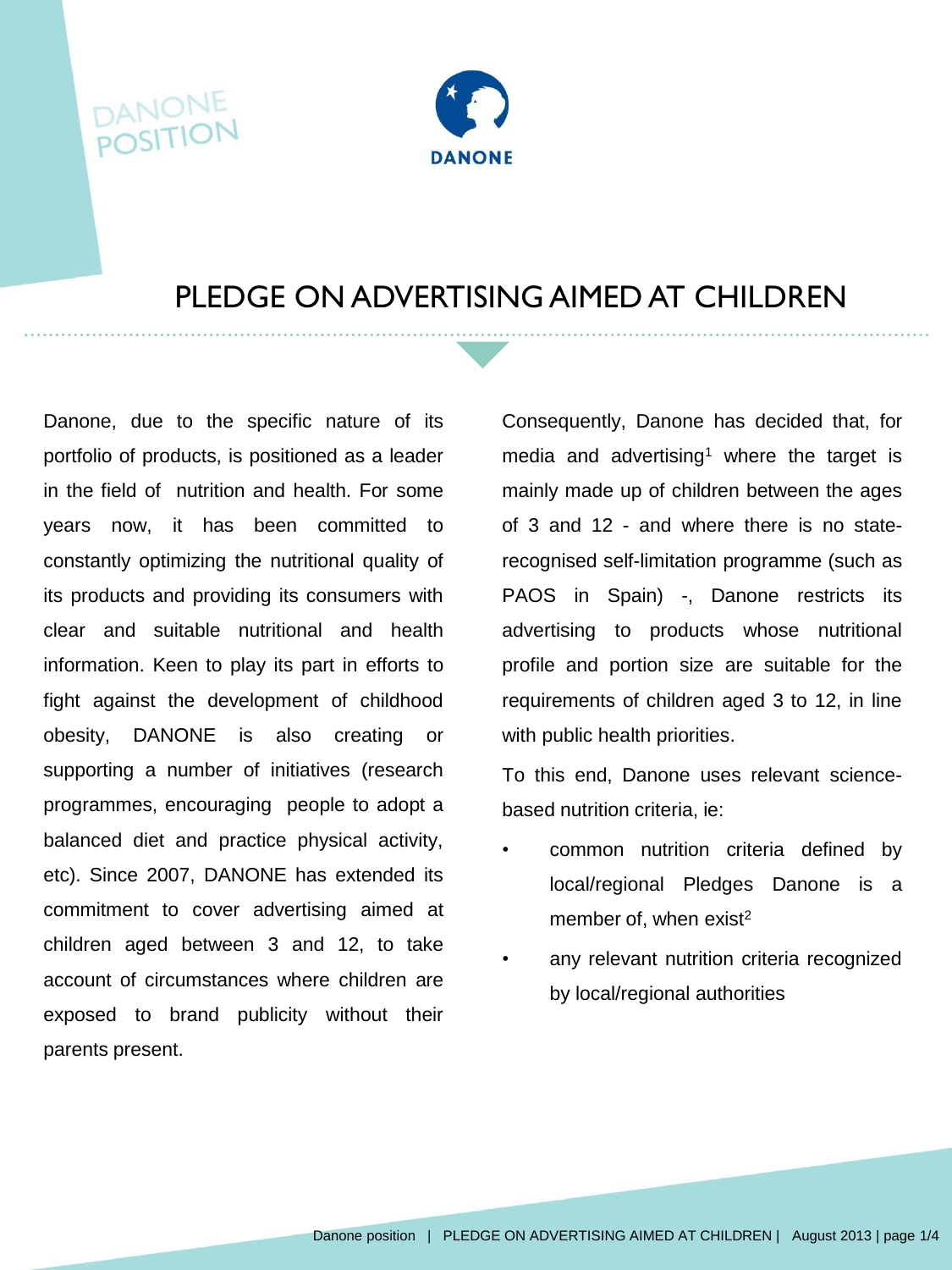

PLEDGE ON ADVERTISING PLEDGE ON ALLY EN

DANONE POSITION

- In absence of common nutrition criteria defined by a Pledge or relevant nutrition criteria recognized by authorities, Danone will use the TheFoodProfiler<sup>3</sup> system (taking into account local food consumption data for countries out of EU).

This means that for products which do not meet the criteria:

• Danone will refrain from advertising:

- in commercial breaks on TV or radio at times of the day when the audience is made up of more than 35% of children under the age of 12

- in the press specially designed for children under the age of 12

- on third-party and brand web sites aimed at children under the age of 12.

Furthermore, in its advertising for products which do not comply with relevant nutrition criteria, it will not use real or fictional characters from movies, cartoons, television programs or printed littérature ("licensing").

- It will not sample products in schools except where specifically requested by, or agreed with, the school administration for educational purposes. In that case, only products complying with relevant nutrition criteria can be distributed

- It will not display product advertisements in schools and in the vicinity of schools (around 50m),whatever the nutritional profile of the products.

- It will not communicate in schools except

when specifically requested by, or agreed with, the school administration for educational purposes. In that case, only brands complying with relevant nutrition criteria can sign up communication tools for schools. These tools must have an explicit educational purpose and content (pedagogic kit for teachers, educational posters for the classroom, educational leaflet for the pupils, etc.).

This does not affect sponsoring that promotes physical exercise.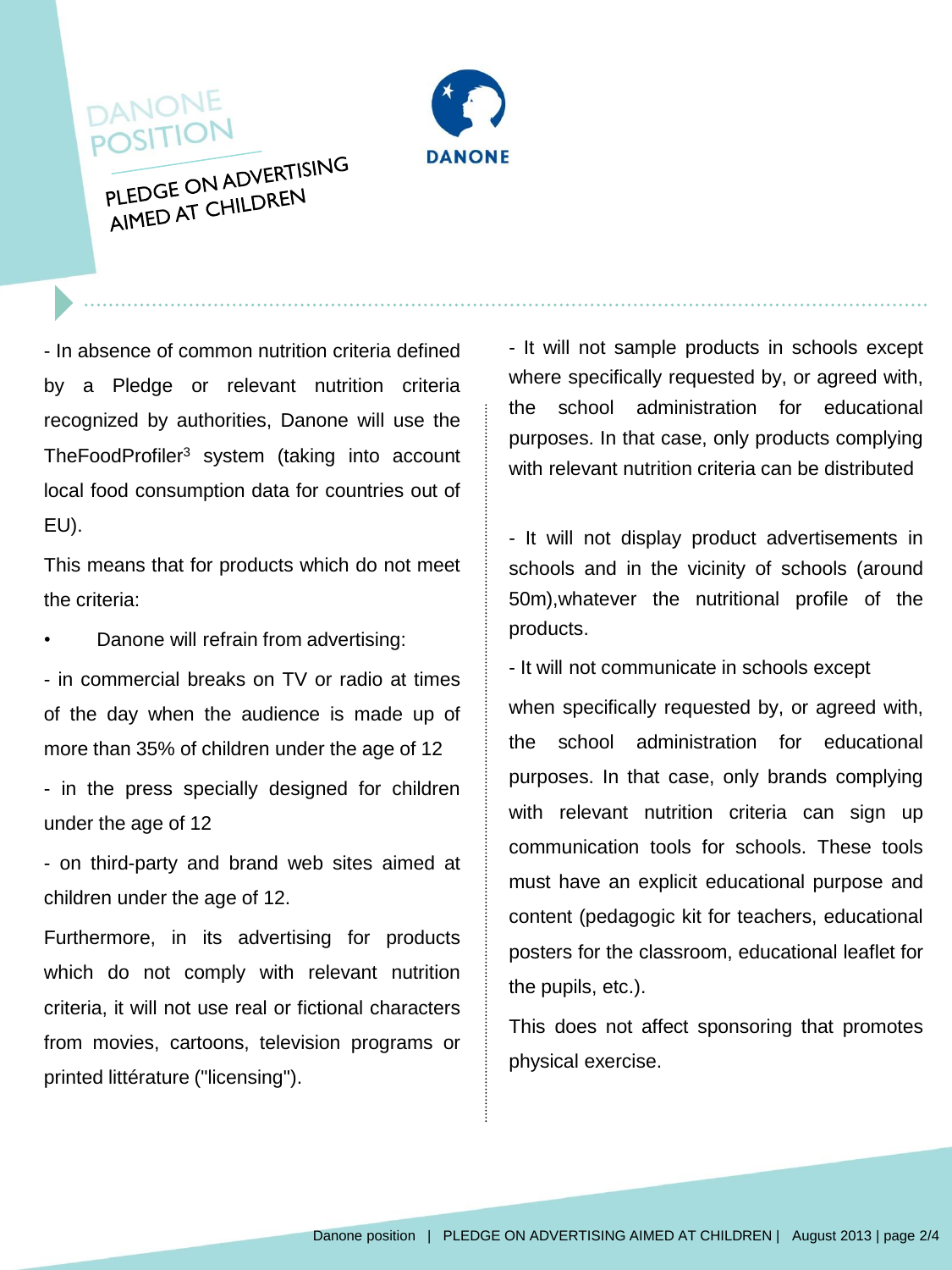



PLEDGE ON ADVERTISING PLEDGE ON ALLY FIREN

Danone has implanted this commitment in Europe since 2007, in the US since 2009, in Brazil and South Africa since 2010, in Canada and Switzerland since 2012. In most countries, the compliance with this commitment is verified by an external body and the results of the audit are published<sup>4</sup>.

In line with its Food, Nutrition and Health Charter published in 2009<sup>5</sup> , DANONE is also committed to comply with the ICC code<sup>6</sup>, for example ensuring that its advertising does not illustrate, promote or present behaviour that would be non-conducive to a healthy lifestyle, in particular lack of physical activity and excessive consumption of products.

-----------------

## **Footpage notes**

<sup>1</sup> Media and advertising includes : TV, radio, print and internet

-2US CFBAI uniform nutrition criteria available at:http://www.bbb.org/us/storage/0/Shared%2 0Documents/IWG%20Comment%20Appendi ces%207-14-2011.pdf.

Dannon Co. will comply with such criteria for products sold in the US from January1st, 2014 - EU Pledge common nutrition criteria available at:http://www.eupledge.eu/sites/eupledge.eu/fil es/releases/EU\_Pledge\_Nutrition\_White\_Pape r\_Nov\_2012.pdf. All EU Danone business units willcomply with such criteria for products sold in all EU countries from January1st, 2015.

<sup>3</sup> The Food Profiler is a method of evaluating the nutritional quality of foods based on recommendations by Eurodiet. Foods are evaluated according to their potential to rebalance or unbalance the diet, taking into account both nutritional recommendations and the reality of food consumption. The food's nutritional profile is based on its content in five nutrients: 4 nutrients to be limited in food (total fats, saturated and trans fatty acids, added sugar and salt) and 1 nutrient to be encouraged in food (polyunsaturated fatty acids, calcium, fibre and iron).Available at: http://thefoodprofiler.com/